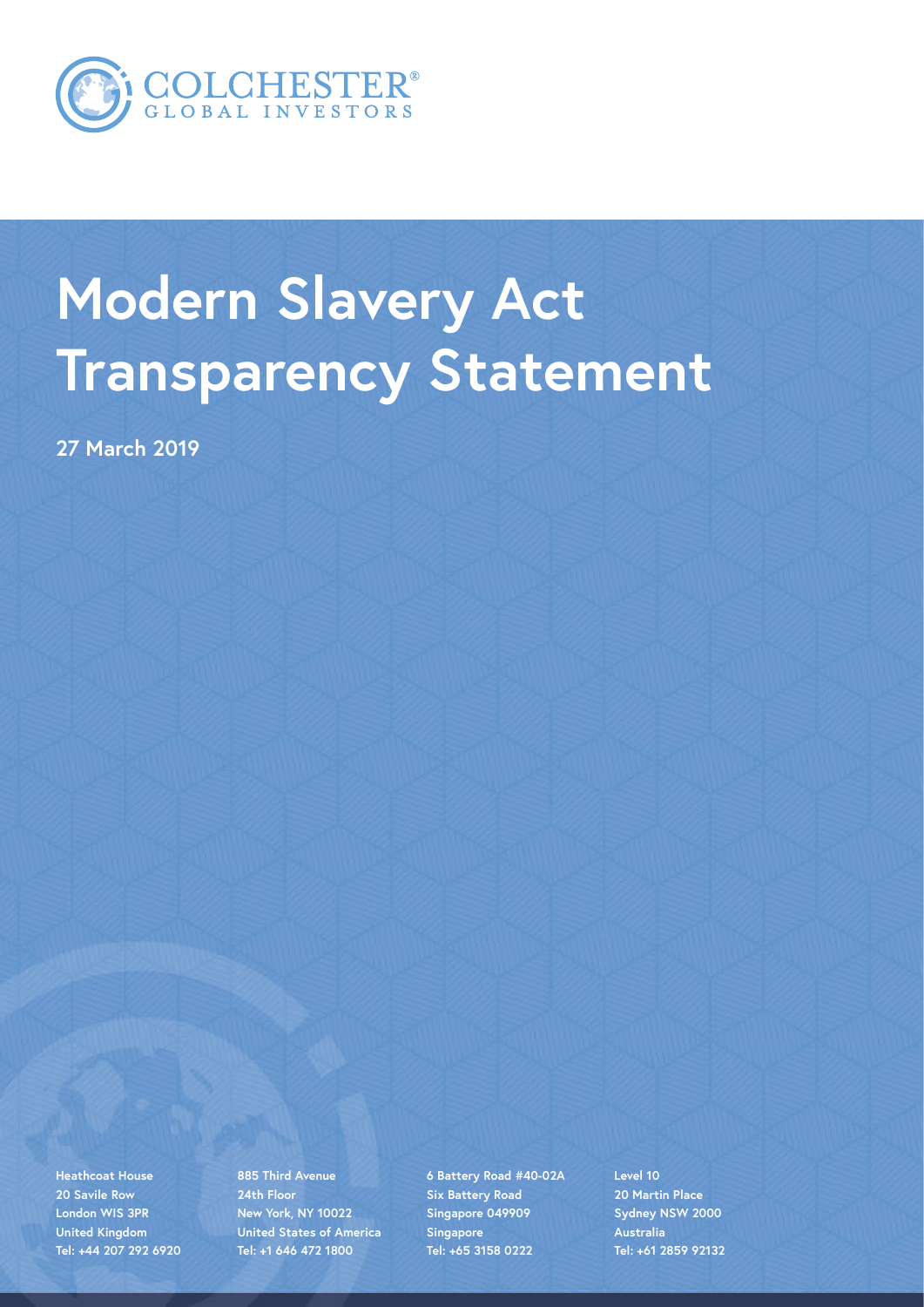

This statement is made as a result of the implementation of the Modern Slavery Act 2015. This law requires that any commercial organisation doing business in the United Kingdom which has annual turnover exceeding £36 million disclose information regarding policies to ensure that slavery and human trafficking does not occur in their business or supply chain.

## **Our Business**

Colchester Global Investors Limited ("Colchester") is a private limited company (Company Number 03855960) with the registered office address of Heathcoat House, 20 Savile Row, London W1S 3PR, U.K.

Colchester is a global fixed income investment manager investing in high quality sovereign bonds. We provide investment management services to clients on a separate account basis or via commingled funds. Our clients are institutional in nature (pension funds, endowments, sovereign wealth funds and trusts) from many different countries.

Colchester is regulated by the Financial Conduct Authority in the UK. We are also regulated in the United States of America by the Securities and Exchange Commission and the Commodity Futures Trading Commission.

Colchester's employees are professional and subject to a Code of Ethics. Many employees are individually regulated by the Financial Conduct Authority or by a professional body.

Our services are office based from our head office in London or those of our 100% owned and controlled subsidiary companies based in New York and Singapore, and a representative office in Sydney, Australia.

Colchester is a signatory to the UN Principles of Responsible Investment ("UNPRI") meaning that its ethos is underpinned by environmental, social and governance factors ("ESG Factors"), These ESG Factors refer specifically to social factors including labour standards and the human development index. Therefore, in addition to seeking to ensure that its own business and supply chains are free from modern slavery, Colchester's operations in accordance with the UNPRI in turn have a positive impact on labour standards beyond Colchester itself.

## **Our Suppliers**

Suppliers of services to Colchester are firms such as asset custodians, Information Technology specialists or professional services firms providing audit or controls assurance reviews.

Our larger suppliers have been asked to provide, and have provided, assurances that their working practices and offices, are reviewed, and free from slavery and human trafficking globally.

## **Our Employment Policies**

Colchester operates in an open and fair manner with all employees. We provide a working environment where employees are treated with respect, dignity and consideration.

The Code of Ethics to which all employees of Colchester are subject requires an attitude of integrity and trust. Our clients' interests take precedence over any other interests at Colchester. Colchester employees are subject to a number of further